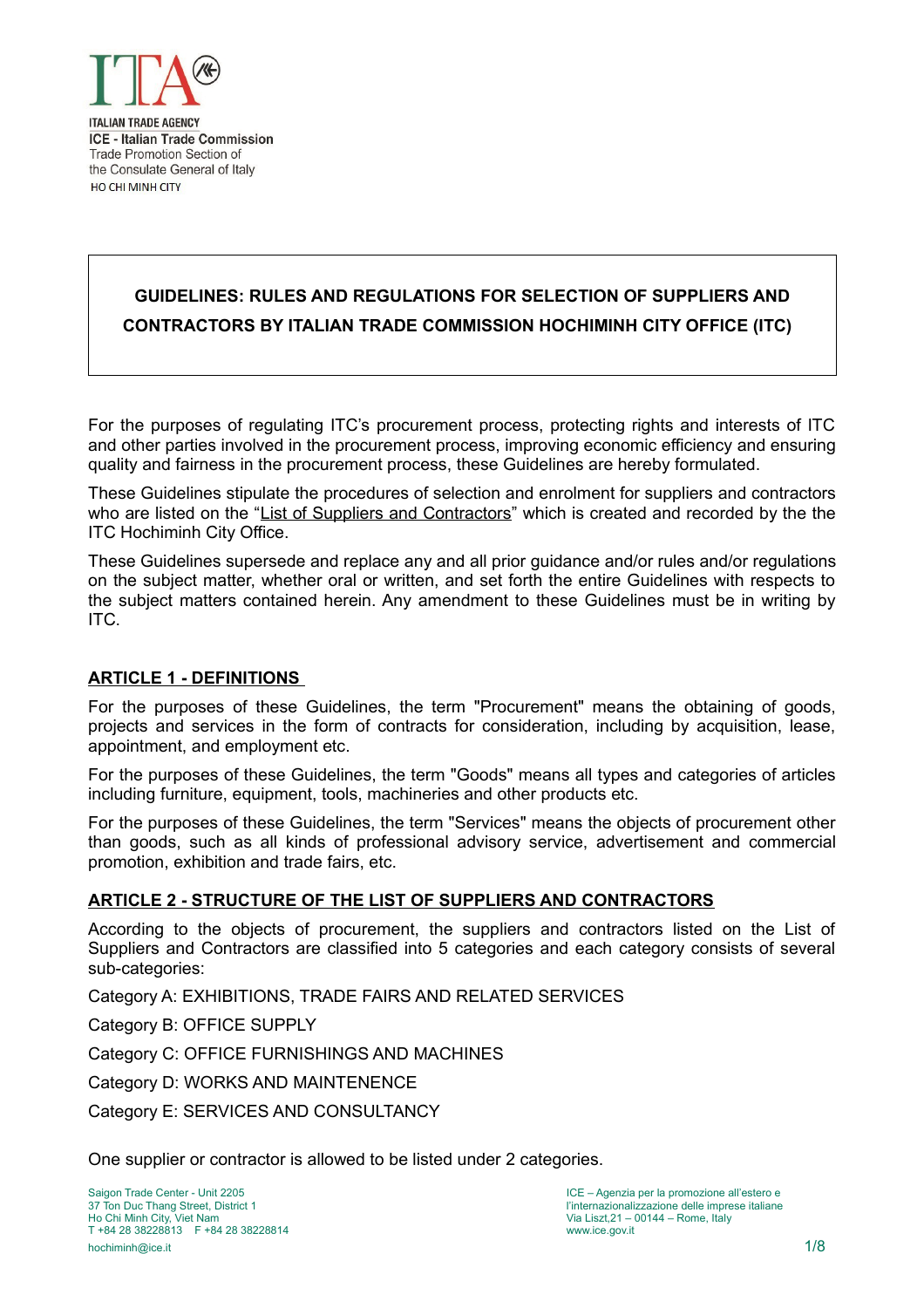

All suppliers and contractors are required to indicate under which category and sub-category to be listed, in no way for one supplier or contractor be listed under more than 5 sub-categories.

The business scope of each supplier or contractor must be matched to the category and subcategory under which it is listed and with the business scope/prevailing activity certified by the business licence or other valid legal document.

A detailed list of categories and subcategories of goods and service is publicized on ITC's official website www.ice.gov.it/en/markets/vietnam/hochiminh, in the section "Work with us".

ITC is entitled to accept the applications only for those goods and services needed ITC.

# **ARTICLE 3 - REQUIREMENT FOR SUPPLIERS AND CONTRACTORS**

To participate in the ITC's procurement activities, a supplier or contractor shall satisfy the following criteria:

- Legally established according to the applicable laws and regulations of its registration country and obtain a valid Business License issued by the local competent authority;
- where the supplier or contractor is a natural person, he/she is required to provide his/her valid ID documents, such as ID Card or passport, and personal income tax number;
- Have the capacity to bear civil liability independently:
- Have a good commercial reputation and sound financial accounting systems;
- Have a good record of paying taxes and social insurance in accordance with the applicable laws and regulations;
- Have no record of material violations in its business activities in the past three vears;
- Have the necessary equipment and professional and technical competence required for performance of the contract proven by supporting documents with regards to their competence;
- Respect and observe all the relevant labour and employment laws, and employ workers according to the applicable laws and regulations;
- Never breach any contracts with ITC in the past three years; and
- Other criteria stipulated in relevant laws and administrative regulations (if any).

PLEASE NOTE: where the contractor and supplier is a profession association, each member of such association must fulfill the abovementioned criteria.

## **ARTICLE 4 - APPLICATION INSTRUCTION**

The applicants shall send the application form (Supplier Form) here attached to this e-mail address: [hochiminh@ice.it](mailto:hochiminh@ice.it?subject=ICE%20HCMC%20Office) . The Supplier Form can be also downloaded from the section "Work with us" of the official website of ITC Hochiminh Office www.ice.gov.it/en/markets/vietnam/hochiminh.

The Application Forms need to be signed by the Legal Representative of the applicant; the signed Application Forms shall be sent by a certified official e-mail address of the contractor and supplier to [hochiminh@ice.it](mailto:hochiminh@ice.it?subject=ICE%20HCMC%20Office) in the following way:

• If signed manually, the documents need to be scanned together with a copy of the identity document of the person who has signed them;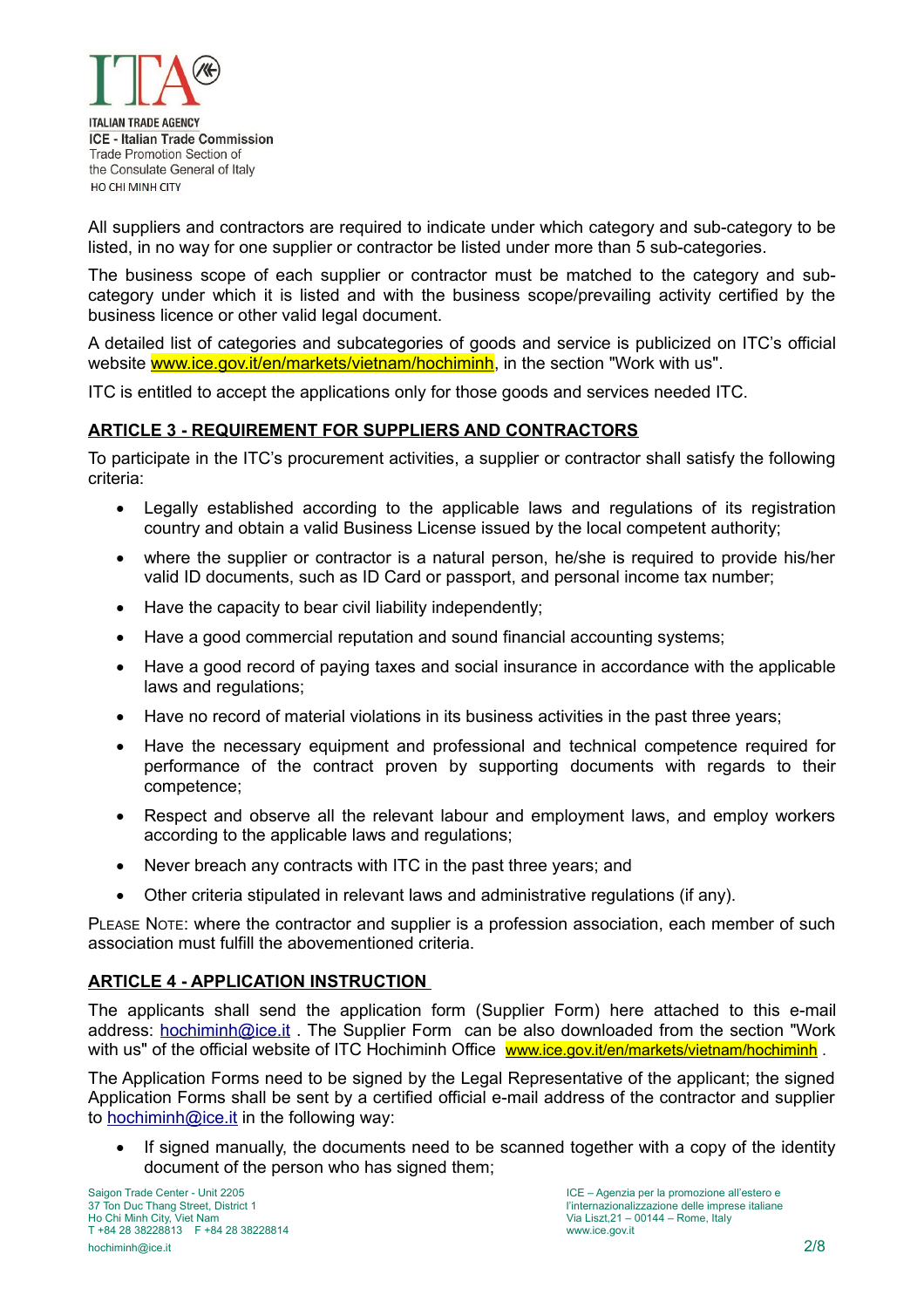

• If signed in a digital way, the documents need to be scanned without any identity documents.

Further to these documents also other documents are needed for the selection as indicated here below by Article 5.

Please note that the fulfilment of the documents online does not mean that the applicants have been selected or included in the List of Suppliers and Contractors. ITC reserves sole discretion to determine which supplier and contractor is selected.

#### **ARTICLE 5 - DOCUMENTS NEED TO BE PROVIDED BY APPLICANTS**

**FOR INDIVIDUAL APPLICANTS:** 

- Valid ID documents, such as ID card or passport;
- Curriculum Vitae, including information such as education backgrounds, related previous experience, professional skills and professional certificates, etc.;
- References provided by previous employers or clients who purchased Goods or engaged Service from the individual applicants over the last three years; or

#### **FOR COMPANY APPLICANTS:**

- Valid company registration documents, such as Business License, Certificate of Incorporation, etc.;
- Valid financial statements over the last three years;
- Tax registration certificates;
- Professional Certificates:
- Specific licenses or permits required in conducting sales of specific Goods or providing specific Service;
- At least two references provided by previous clients who purchased Goods or engaged Service from the company applicants over the last three years;

#### **ADDITIONAL DOCUMENTS REQUIRED FROM THE EXHIBITION/TRADE FAIR BOOTHS SETTING UP/PREPARATION SUPPLIER/CONTRACTOR:**

- 1) References related with the settings up provided during the last 3 years. The technical specification of the most important settings up. Relevant pictures need to be attached if possible. Relevant information, such as information for each setting up realized in the specific geographic area, details of the measures of the area set up, place and materials used in the setting up, etc. shall be provided.
- 2) List of equipment required for Exhibition/Trade Fair Booths setting up usage owned by the supplier/contractor, included warehouse or the factories of the suppliers/contractors.

A supplier/contractor may be considered to be invited by ITC as an Exhibition/Trade Fair booths setting up supplier/contractor providing all abovementioned criteria are fulfilled.

#### **ARTICLE 6 - TIMELINE**

All application documents shall be checked and examined within thirty (30) days from the date of receipt. Should there are any missing or incorrect contents in the application documents, ITC is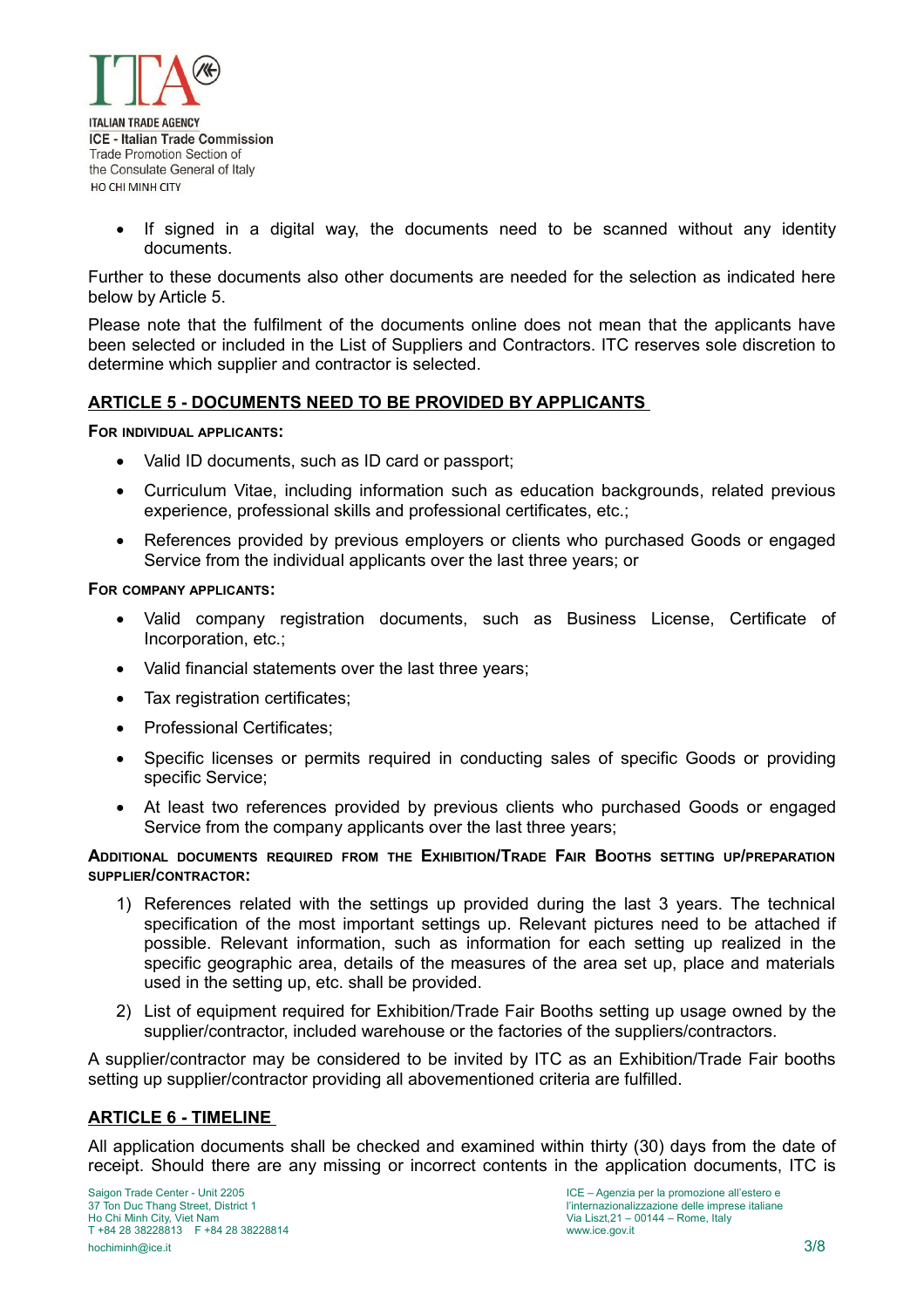

entitled to require applicants to complete or correct the application documents.

# **ARTICLE 7 - PERIODICAL INSPECTION AND REVIEWING**

ITC has the right to conduct periodical inspection on documents provided by supplier/contractor, including but not limited to qualification, incorporate certificate, financial statements, professional certificates, specific certificates or permits, etc.

ITC has the right to conduct periodical review on performance of the supplier/contractor, including but not limited to quality of Goods and Service, price, continuous performance capability, performance promptness and stability, etc.

The supplier/contractor on the List of Suppliers and Contractors may be removed from the list if it fails to pass the periodical inspection and reviewing conducted by ITC from time to time.

## **ARTICLE 8 - REPRESENTATIONS AND WARRANTIES BY SUPPLIER/CONTRACTOR'S**

Each supplier/contractor shall represent and warrant to the ITC that as of the application date:

- It meets all qualifications and conditions required by the applicable laws and regulations of its country-of-incorporation;
- It is an independent legal person duly incorporated and legally in existence in accordance with the laws and regulations of its country-of-incorporation; or an individual has full and complete civil capacity;
- It has authorized its legal representative or duly authorized its representative to sign all necessary application document required by ITC;
- Its application for being listed as ITC's supplier/contractor will not: (i) violate any provision of its business license, its incorporation documents, articles of association or similar organizational documents; (ii) violate any applicable laws or any governmental authorization or approval; (iii) violate any other contract or agreement to which it is a party or any of its commitments or undertakings; and (iv) violate any verdict or arbitral award issued against it, or any order or ruling of any government or regulatory body to whom it is subject;
- No pending lawsuit, arbitration or other legal or governmental proceeding which may adversely affect its ability to perform its contractual obligation with ITC, or, to its knowledge, no such threat is in existence;
- It has disclosed to ITC all relevant documents and information issued by any competent governmental department that may have material adverse effect on its ability to fully perform its contractual obligations with ITC, and the documents previously provided by it to ITC do not contain any false, cheating, misleading or omissive information with respect to material facts.

If any of the above representations and warranties of a supplier/contractor are false or inauthentic in any material respect, then such supplier/contractor shall be deemed as intended deceiving and will be removed from the List of the Suppliers and Contractors.

## **ARTICLE 9 - DUTY OF HONESTY BY SUPPLIERS AND CONTRACTORS**

All supplier/contractor are forbidden to involve in any of the following misconducts:

• Collude in relation to the quoted price, and shall not force out other supplier/contractor from<br>ICE – Agenzia per la promozione all'estero e<br>ICE – Agenzia per la promozione all'estero e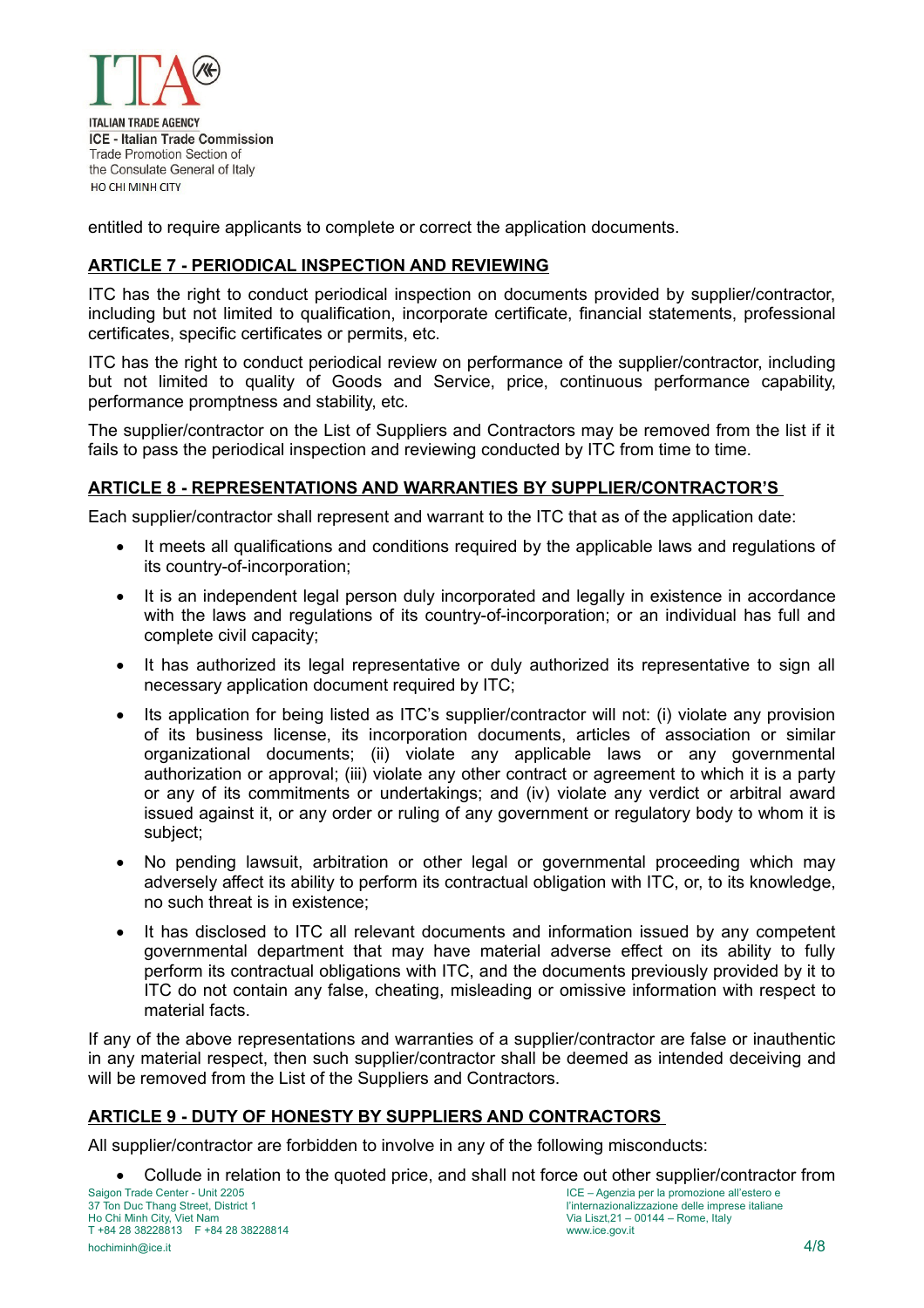

fair competition, or infringe the lawful rights and interests of the ITC or public interests of society;

- Collude with ITC's staff or agency to the detriment of ITC's interests, the public interest of society or the lawful rights and interests of any other person;
- Bribe the ITC's staff or agency in order to be listed on the List of Suppliers and Contractors or get the chance to enter into contracts with ITC;
- Provides forged or altered License, certificates or permits;
- Misrepresents the company's financial status or performance;
- Provides falsified resumes of and proof of employment relationship with the person-incharge of the project or of key technical personnel;
- Misrepresents credit status;
- Other false and deceptive means.

A supplier/contractor will be immediately removed from the List of Suppliers and Contractors once it is found involving in any of the abovementioned misconducts.

#### **ARTICLE 10 - INFORMATION UPDATE**

Where there are any information filed with ITC by a supplier/contractor listed on the List of Suppliers and Contractors are changed or updated, such suppliers/contractors are obliged to update such changed or amended information with ITC within 30 days from the completion date of such amendments.

The supplier/contractor shall timely update its amended information on email: [hochiminh@ice.it](mailto:hochiminh@ice.it?subject=ICE%20HCMC%20Office)

## **ARTICLE 11 - REGULAR UPDATE OF THE LIST OF SUPPLIERS AND CONTRACTORS**

The List of Suppliers and Contractors shall be updated at least once a year.

Each supplier/contractor has to proactively update its information by sending an email to [hochiminh@ice.it](mailto:hochiminh@ice.it?subject=ICE%20HCMC%20Office) once a year. By sending this e-mail each supplier/contractor has to demonstrate that they still own the requirements of integrity and respectability.

Fail to update its information per ITC's requirement within the required time limit, the supplier/contractor may be removed from the List of Suppliers and Contractors by ITC.

#### **ARTICLE 12 - EVALUATION OF THE SELECTED CONTRACTORS/SUPPLIERS**

The selected Supplier/Contractor who receive the commitment to provide Goods or Service to ITC Hochiminh City Office are evaluated by the Italian Public Administration office called RUP and the related officer.

The evaluation of the selected Supplier/Contractors is based on a scoring system ranking from 1 to 5. (1 refers to really low; 2 refers to not sufficient; 3 refers to sufficient; 4 refers to good; 5 refers to excellent).

For each Category there are different criteria for the evaluation (not only under a technical point of view but also with reference to the timelines for the supply, quality of the good/service provided, numbers of any malfunctions, problem solving).

The evaluations are examined also by ITC Hochiminh City Office, who elaborates an average of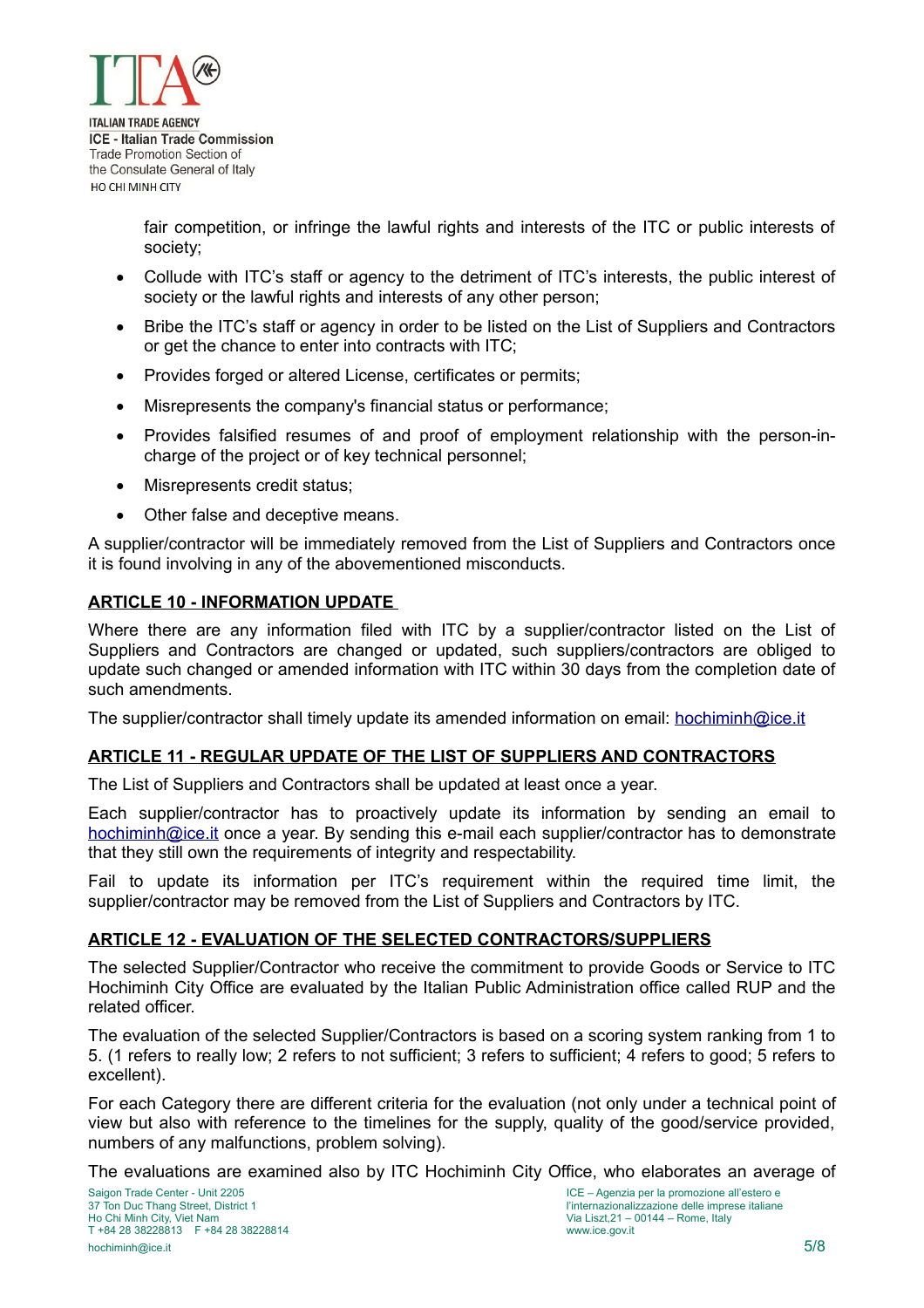

scores for each contract. The number of scores got in this way is relevant also for future selections.

If the supplier/contractor agrees more than one contract with the Administration, each contract is subject to an evaluation and each evaluation is take in consideration for an average general score.

## **ARTICLE 13 - TEMPORARILY REMOVED FROM THE LIST**

A supplier/contractor may be temporarily removed from the List due to the occurrence of any of the following situations:

- A supplier/contractor may be temporarily removed from the List for a time of period between 6 months and 1 year if such supplier/contractor got an evaluation under 3 points/scores.
- A supplier/contractor may be temporarily removed from the List if it involves in any litigations or arbitration procedure against ITC until such legal procedures fully completed.
- A supplier/contractor may be temporarily removed from the List if there are any necessary information required by ITC are missing.
- A supplier/contractor may be temporarily removed from the List if there are any delay in delivery of the Goods or Service.

The decision of temporarily removal of a supplier/contractor from the List shall be made by the director of Ho Chi Minh City Office.

The supplier/contractor temporarily removed from the List may be added to List again once the abovementioned situations are thoroughly corrected or eliminated. However, there is still the possibility that the supplier/contractor temporarily removed from the List may be permanently removed from the List if the abovementioned situations are not corrected or eliminated within the given time limit, or even deteriorated.

The communication between ITC and the supplier/contractor regarding the temporarily removal shall be conducted via the certified e-mail address of the supplier/contractor.

## **ARTICLE 14 - PERMANENTLY REMOVED FROM THE LIST**

A supplier/contractor may be permanently removed from the List due to the occurrence of any of the following situations:

- A supplier/contractor may be permanently removed from the List if such supplier/contractor be ranked less than 3 scores for any Goods or Service supply.
- A supplier/contractor has already been temporarily removed from the List for at least 3 times over the past 3 year.
- A supplier/contractor has already been excluded by the selection of other public administration.
- A supplier/contractor is responsible or liable for any breach of contracts.
- A supplier/contractor may be removed from the List if it fails to meet the requirement listed in Article 3 of these Guidelines.
- A supplier/contractor may be removed from the List if it fails to provide the documents listed in Article 5 of these Guidelines, or the documents and certificates contains false and/or inauthentic information.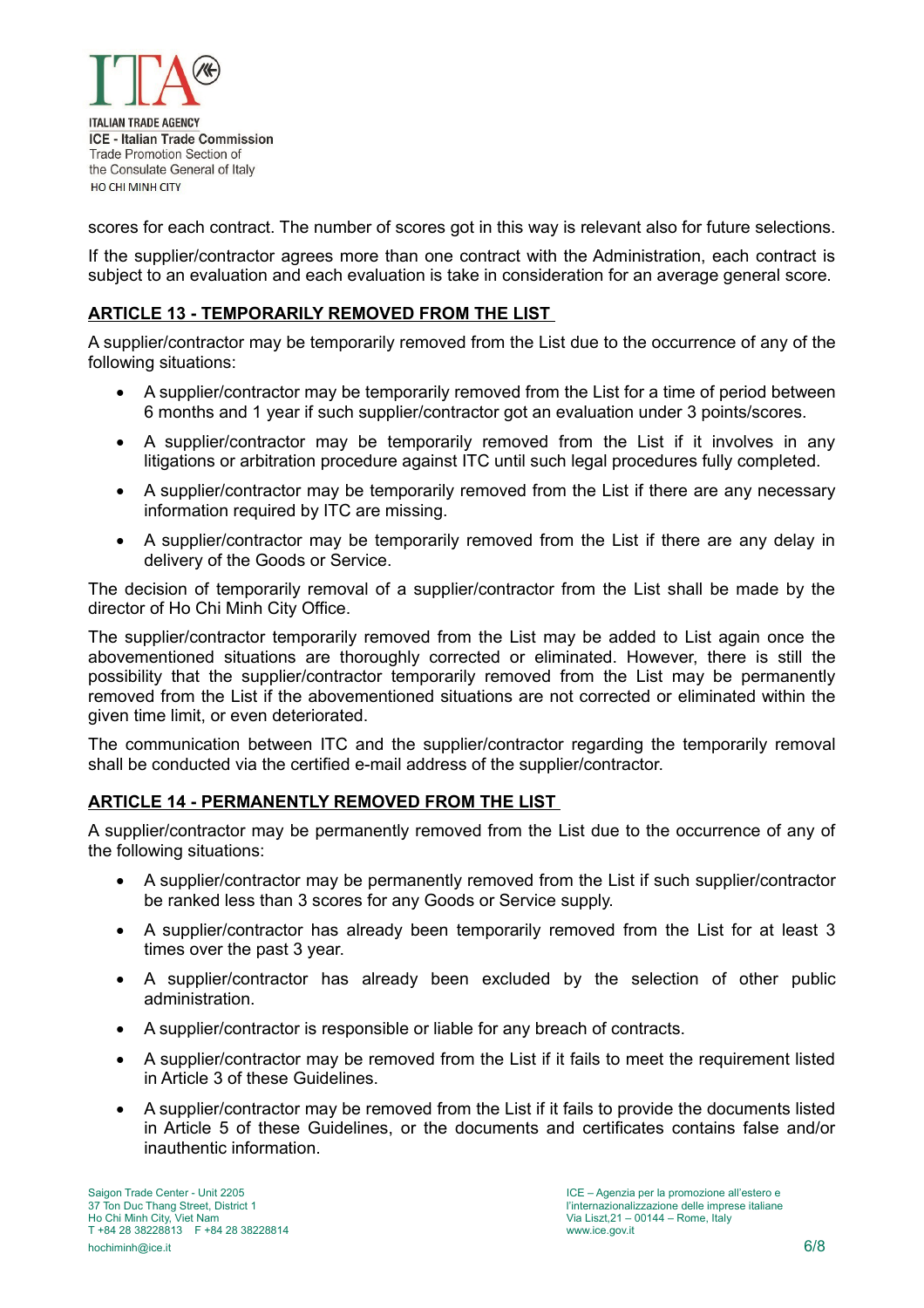

- A supplier/contractor may be removed from the List if it fails to pass the periodical inspection and reviewing conducted by ITC according to Article 7 of these Guidelines.
- A supplier/contractor may be removed from the List if any of its representations and warranties listed in the Article 8 of these Guidelines are proved to be false or inauthentic in any material respect.
- A supplier/contractor may be removed from the List once it is found involving in any of the misconducts listed in Article 9 of the Guideline.
- A supplier/contractor may be removed from the List if it fails to update its information according to Article 11 of these Guidelines for 2 years.
- A supplier/contractor shows lack of interest in the commercial negotiation, such as lack of communication, lack of reply without reasonable grounds for at least 3 quotation over the past 2 years.

For the first 9 situation abovementioned, the communication regarding on removal from the List shall be conducted between ITC and the supplier/contractor via certified email address; for the last 2 situations abovementioned, no communication is provided.

For the last 2 situations abovementioned, the removed supplier/contractor could apply for being added in the List after two years from last removal.

The decision of permanently removal of a supplier/contractor from the List shall be made by the director of the Ho Chi Minh City Office.

# **ARTICLE 15 - PRIVACY**

All the information and data transmitted by each supplier/contractor to ITC according to these Guidelines are collected and managed by ITC solely for the purpose permitted by the applicable laws and regulations of Vietnam.

## **ARTICLE 16 - CONFIDENTIALITY**

During the application of been enrolled on the List of Suppliers and Contractors, the applicants may have access to the trade secrets of ITC.

All suppliers/contractors expressly acknowledge the confidentiality and the intellectual property character of trade secret of ITC, each supplier/contractor undertakes to retain in confidence trade secret of ITC and guarantees that its employees, representatives and agents will retain in confidence the same in accordance with these Guidelines.

Each supplier/contractor or any of its employees, representatives or agents shall not be released from their confidentiality obligations under these Guidelines in any case unless: a) trade secret becomes public; or b) the other party has released it from such obligation in writing, even if these Guidelines is terminated.

## **ARTICLE 17 - ANTI-CORRUPTION**

Each supplier/contractor represents that in connection with its application of been enrolled on the List of Suppliers and Contractors under according to these Guidelines and provided Goods and Services to ITC, it will not commit any act which violates or may violate any laws or any rules or regulations of any governmental, regulatory, or administrative authority (Applicable Laws of Vietnam), including without limitation any act which confers, directly or indirectly, any unlawful